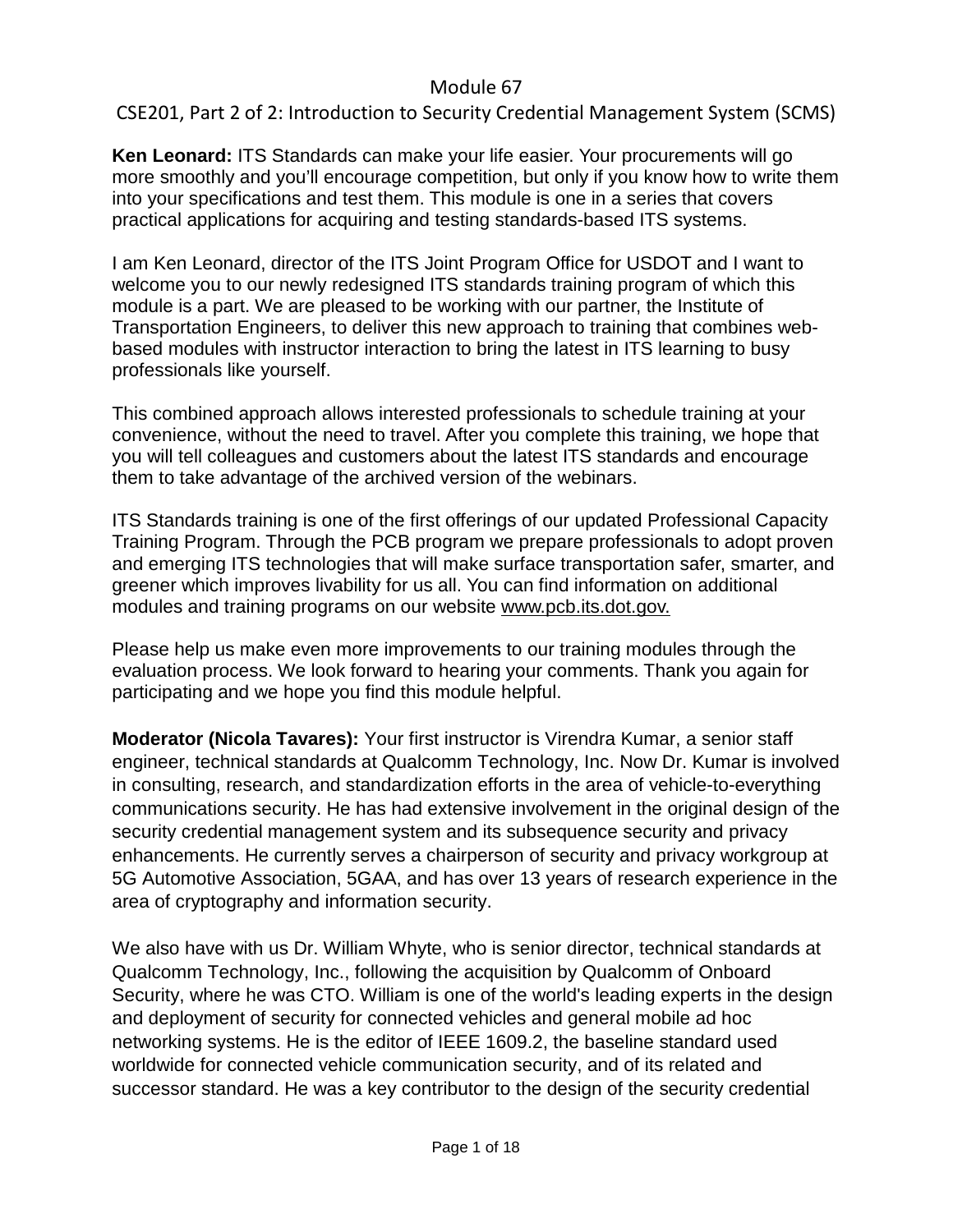# CSE201, Part 2 of 2: Introduction to Security Credential Management System (SCMS)

management systems for connected vehicles in the United States and lead security consultant on the New York City connected vehicle pilot deployment.

It is now my pleasure to turn over the presentation to your first presenter, Dr. Kumar.

**Virendra Kumar:** Thank you, Nicola. And welcome back everyone for the part 2 of a two part course on security credential management system. As Nicola already said, if you have not already seen the first part of this course, we would highly recommend for you to do so before the second part. The learning objectives for this part of the course are first, identify the vehicle-to-everything, V2X, or V2X certification process for a vehicle, or a device to enroll in the security credential management system, or SCMS for short. And the second learning objective of this part of the course is to illustrate how to make a deployment plan that uses SCMS services.

So with that, having said, let's do a quick recap of the learning objectives of the first part of this course, the learning objectives from one through three. So in this whole V2X ecosystem, the main baseline standard is IEEE 1609.2, and this standard specifies security services, including cryptograph and data validation services, that can be used to protect data in transit. In this 1609.2 system, a receiver is sure that a sender is trusted to send a message or a command of a particular type, because the sender has a certificate, and that certificate states what a sender is allowed to do. And the 1609.2 processing cryptographically links the certificate to the message, to show that only that certificate holder could have generated the message.

These 1609.2 certificates—they are issued by the SCMS to any participant in the system. It's the SCMS primary responsibility to make sure that certificates are issued only to the actors who are entitled to them, by carrying out different checks. For example, making sure that the actor was entitled to the certificate in the first place and also making sure that the actor has not become malicious, untrustworthy, or otherwise unreliable, since the certificate was issued.

The SCMS and the 1609.2 certificate system, they are together designed to preserve privacy from eavesdroppers in the field, and also from the insiders at the SCMS. There are a few major challenges in the SCMS deployment, which include enrollment of the devices, in particular, establishing that the devices are entitled to certificates, especially for specialized applications. This is something that we'll cover in the next learning objective, learning objective number four. And the other challenges include keeping the devices provisioned with certificates. This requires regular access to the internet, and also understanding which devices should have their certificates withdrawn, or what is known as revocation. And these things will be covered in the next learning objective, number five, by my colleague, Dr. William Whyte.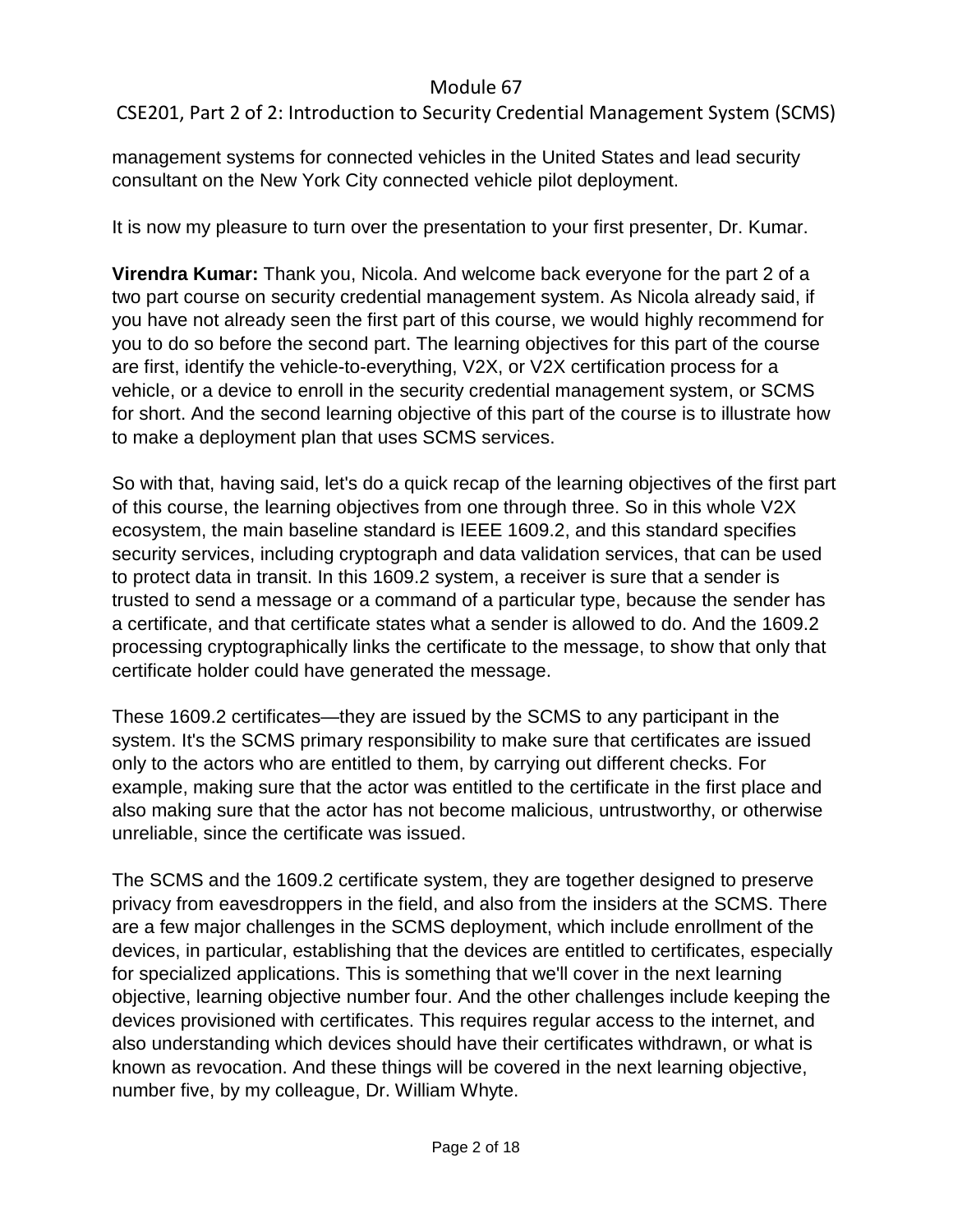# CSE201, Part 2 of 2: Introduction to Security Credential Management System (SCMS)

Finally, as we recommended in the last part of this course, we reiterate that we highly recommend that the deployers—the deployment managers—they work with an SCMS provider rather than trying to run the SCMS services themselves because of the lots of complexities involved in running an SCMS securely. So with that said, let's jump right in to the learning objective four.

In this learning objective, we would understand and identify the vehicle-to-everything certification process for a device to enroll in the SCMS. So what are the security requirements for devices? When procuring a device for deployment, the procuring agency or the company needs to understand the security requirements for each device. The security requirements for a device are obtained by deciding what applications a device will run, determining the security requirements for each of those applications, and then setting the security requirements for the device, so that it meets the security requirements for each of those applications.

For some applications, the procurer can consult existing security analysis, and for new applications—for which there are no existing security analysis—the procurer can carry out a security analysis on their own, following the NIST cybersecurity framework. To make procurement easier, four device security classes have been defined. Please see the student supplement for where these definitions can be found. If a deployer wishes to deploy a new application on existing devices, they can carry out the security analysis for the new application and see if its requirements are already met by the deployed devices. If the requirements are already met, then the application can be deployed on the existing devices without any change. However, if the requirements—if there are new requirements on the application that are not already met by the device, then the device would have to have to be changed, to be replaced with devices with higher security requirements.

So when we talk about security requirements, there are some baseline security requirements that all devices have to meet. To run a specific application, devices may have to meet additional application-specific requirements. For example, although this is not a regulatory requirement, it could be the case that if a device runs single preemption. For example, it must require an operator to log in before the signal preemption message is sent.

The baseline security requirements are as follows. First, the device must protect its key material against being revealed by having a hardware and software protection against this. This is frequently done by protecting the keys in a special chip called hardware security module, or HSM for short. This is a chip that has protected memory and physical protection, to prevent an attacker from directly reading the keys from that memory. This protection is specified by a federal standard called FIPS 140. There have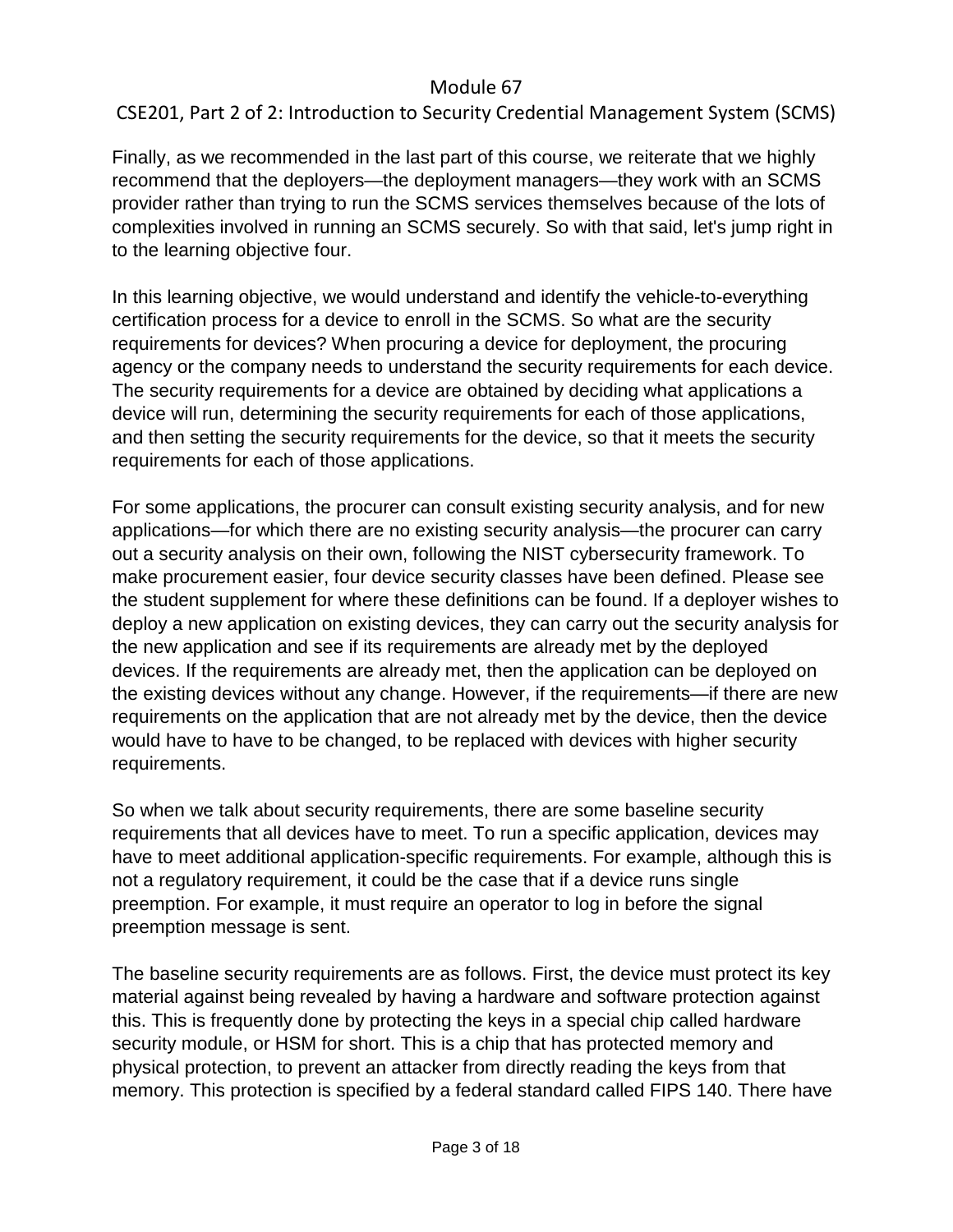CSE201, Part 2 of 2: Introduction to Security Credential Management System (SCMS)

been several version of this FIPS 140 standard, starting from FIPS 140-1 to -2 and the most recent one, -3. These are all available from the website of National Institute of Standards and Technology, or NIST for short.

All the keys are often, in practice, protected by enclosing them in an HSM. There are other architectures that are permitted if they meet the same requirements. Additionally, the keys are used to sign messages when requested by an application. The application platform also has a security requirement to prevent malware from requesting the HSM to sign. As we noted, there are different architectures, including an integrated architecture, a connected architecture, and a network architecture. In an integrated architecture, the applications and crypto are done on the same processor and the whole thing is protected at the same level. Whereas, in a connected architecture, the HSM is separate from the application processor, but they're bound together so that it can only receive direct communication from that application processor.

And finally, in a network architecture, the HSM application processor and other processors, they call talk on a bus, and they're all connected to each other so the sources of each message need to be strongly authenticated. Further, on baseline security requirements, the devices may also need to enforce secure update mechanism and may require operator authentication. Different requirements document exists that will provide a guide to the security requirements in your environment. You should consult with your SCMS provider to understand exactly which requirements that SCMS is requiring for you.

There are different requirement documents: the OmniAir hardware/software/OS security requirement, the Car2Car communications security protection profiles. Please refer to these. The links to these requirements have been provided in the student supplement. Having said all of that, you can assume that the requirements that we are covering here as the baseline security requirements. They will always be required to be met. These are the baseline security requirements. Furthermore, there are some more additional requirements, security requirements. The device also needs to protect against malware, either malicious versions of valid applications, which could get installed, and then ask the crypto-processor to sign incorrect messages, or entirely distinct applications that shouldn't ask for messages to be signed, but in fact do.

A useful technique here is to require that only signed code can be installed on the device. Devices also need to protect against malicious firmware that might intercept messages between applications and the HSM. A technique that makes it difficult to install malicious firmware is known as secure boot. Secure boot ensures that the state that a device is in when it powers off is the state it is in when it next powers on. This means that if a root kit has been installed, it will be detected by the boot mechanism.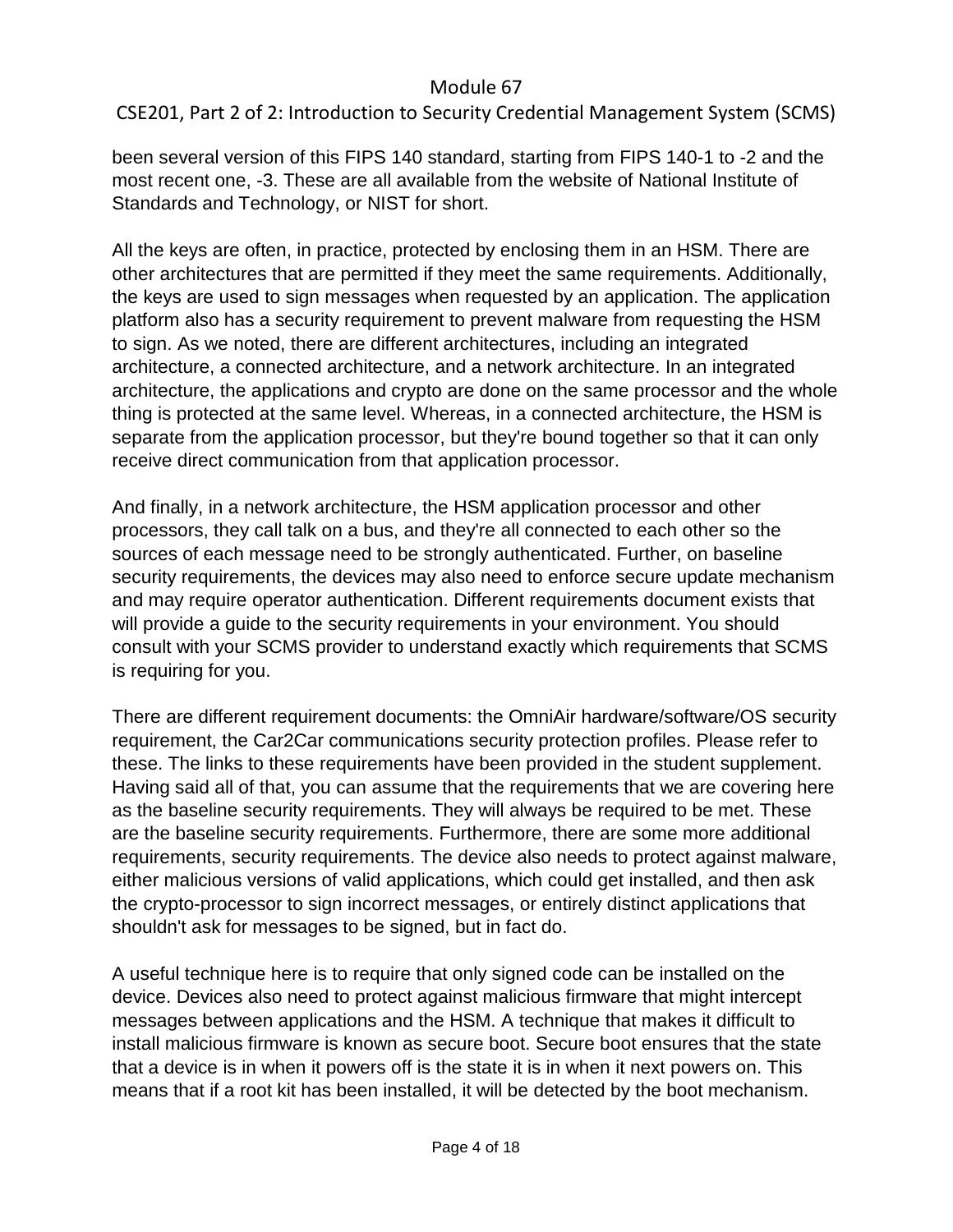# CSE201, Part 2 of 2: Introduction to Security Credential Management System (SCMS)

Secure boot is entirely local and doesn't require the device to interact with a network entity, making it suitable for the V2X setting.

As we mentioned earlier, the OmniAir consortium is defining our formalized security requirements for V2X devices. However, there is no formal or national policy that an SCMS operator must require this OmniAir certification, but in practice, existing SCMS operators respect OmniAir certification. OmniAir runs several plugfests every year, where interoperability can also be tested. Full conformance testing for security is likely to be available by early 2021.

So now let's talk about special permissions. The V2X ecosystem or community is comfortable with applications for which certificates can be issued at the factory. For example, most BSM sending devices (so BSM, for those of you who are not familiar, is basic safety message). Those BSM sending devices can be initially provisioned at the factory. This is because they are claiming a baseline set of permissions, and all that is needed to send BSMs is to be properly installed in a vehicle. However, there are some applications where there are stricter permissions, that must be met to ensure that it is appropriate for them to send messages. For example, in an emergency response vehicle, which might be able to request signal priority, it might need to be bound to an agency that owns them before they can get certificates. Further, there may be a requirement that a driver signs in with a password or a PIN before the devices can request prioritization or preemption.

Also, RSUs sending SPaTs, or signal phase and timing messages, might need to be properly installed on a network operated by an identified operator before they can send. So, as we see, for different applications, there may be different restrictions on when a device can get certificates and what it has to do to convince the SCMS that it is entitled to receiving those certificates. The requirements for these applications are still being developed. As a developer, you may have to work with your SCMS provider to understand what those requirements are.

Additionally, we may need to consider the case where a device is deployed, and later, a new application is installed on the device. For example, this slide shows a deployment manager that wasn't to deploy an RSU that sends SPaTs. To do this, the deployment manager may need to present a number of things to the SCMS; for instance, a certification lab report showing that the RSU is secure enough to run SPaT, and a proof of ownership. The SCMS then compares this against the policy and issues the certificate. Now the deployment manager decides to deploy another application, say SSM or SRM. The deployment manager goes back to the SCMS provider with a different set of evidence, as agreed with the SCMS provider. In this case, for example, since there is already a lab report associated with the device, maybe the SCMS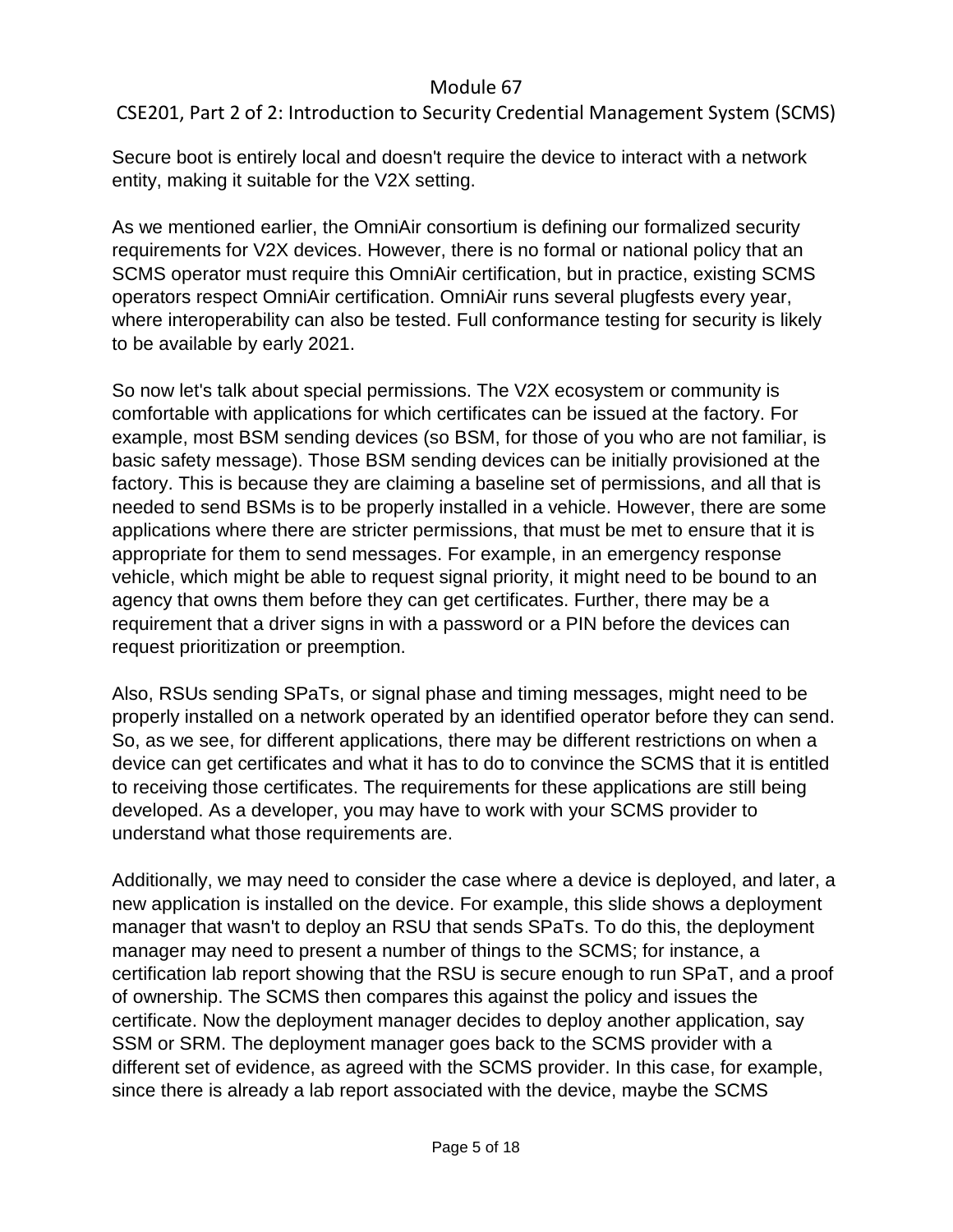# CSE201, Part 2 of 2: Introduction to Security Credential Management System (SCMS)

provider only needs to know the identity of the device. Now the SCMS provider has all the information they need to issue a cert for the new application.

In the currently deployed SCMS interfaces—the CAMP interfaces—this flow is not possible, but it is enabled by the new standard for the interfaces, the IEEE 1609.2.1. Since this is a new functionality, processes for using it aren't fully mature. If you are a deployer and you are thinking you may want to install applications on your devices after they have been established in the field, make sure you talk to your SCMS provider before field deployment so you don't end up discovering that adding applications require extensive physical access.

So, this covers this learning objective. Let's take a short quiz on this learning objective.

Which of these is a requirement for a device to be secure enough to run V2X applications? And the options are first, the device requires a user to log in before it will send any V2X messages. Second, the device requires user permissions for updates. Third, the device supports virtualization, and fourth, the device protects its keys with a hardware security module. If you need time to answer this quiz, please pause this presentation.

So, let's review the answers. The correct answer is the d), option d) the device protects its keys with a hardware security module. This is correct because if the keys are not protected with a hardware security module, an attacker can get access to the device and potentially obtain a copy of the keys and use them to forge messages, signed messages. Let's review the other incorrect options. The first option is incorrect. The device requires a user to log in before it will send any V2X messages. There are many types of devices in the V2X ecosystem, such as the standard on board units in cars, which are expected to start broadcasting without requiring the user to log in. The second option is also incorrect. The option is, the device requires the user permission for updates. So, this is incorrect because although the updates much be secured, meaning that they must be authenticated as coming from a trusted source. They do not actually need the user's explicit permission. It is a courtesy to inform the user that an update is taking place, but user permission is not required as long as the device can ensure that the update is taking place under safe conditions. And finally, the third option, the device supports virtualization is also incorrect. While virtualization can improve security by sandboxing different applications and thereby preventing one application from interfering with another application's operations. It is not necessarily a requirement and that is especially because devices like standard onboard units that not only send one type of message.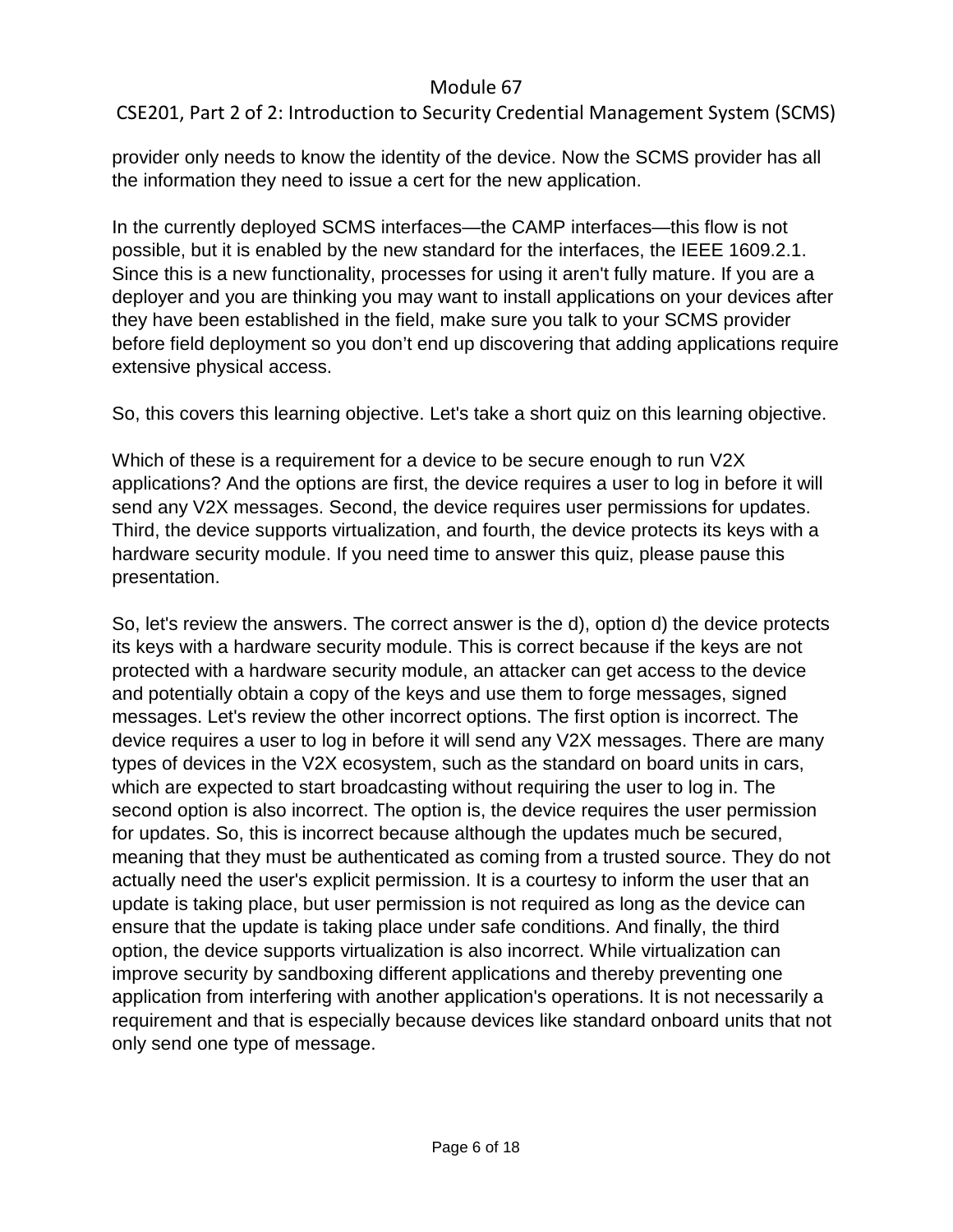# CSE201, Part 2 of 2: Introduction to Security Credential Management System (SCMS)

So this concludes the first learning objective of this part, learning objective number four. And now I yield the virtual floor to my colleague, Dr. William Whyte, to cover the last remaining learning objective of this course. Thanks a lot for your attention.

**William Whyte**: Thanks very much, Virendra. Now we'll do learning objective five, which illustrates how to make a deployment plan that uses SCMS services. There's a number of tools you can use when you're developing a deployment plan. One of those is the architecture diagrams from ARC-IT. The link to ARC-IT is in the student supplement, and this slide just denotes that SCMS services are fully described in ARC-IT and their deployment could be planned using the same tools that you are using to plan the deployment of other connected vehicle services.

So SCMS services are interesting and we'll talk about this in more detail later, because you have your ITS object over here that's in charge of operating within the network that's going to be carrying out the applications, but it needs to reach back to the SCMS to get its credentials, and that process of reaching back can be tricky to integrate within IOO traffic management network. So that's something we're going to talk about later on in this learning objective. But it's just to flag that if you're using ARC-IT to plan your network architecture, that observation will also become apparent through the use of the ARC-IT architecture diagrams.

Another useful tool is the security management operating concept. The security management operating concept is a document that you write that helps you understand the security requirements within your system, within your network. So deployments should develop a security management operating concept document that identifies all of the information flows that you're going to have within your deployment—identifies the security requirements. Those information flows use those to determine device security requirements, and then you use those to identify the security mechanisms for the information flows. So in other words, on this particular information flow, say, sending SPaTs, we're going to use 1609.2 security.

On this other information flow—say connecting between the traffic management center and RSU—we're not going to individually sign each message with 1609.2. We're going to need some different mechanism, like TLS, or a virtual private network. So this is the process you follow. It starts with analyzing the information flows and deriving the device security requirements in one stream and separately looking at communications security mechanisms, and if you're using 1609.2, defining what's called the 1609.2 security profile. That 1609.2 security profile, it's specified using a form that's available through 1609.2 and there are many different examples of good 1609.2 security profiles available through the SAE standards that already profile 1609.2. And then obviously, if you're using an existing application, a PSID will be defined for that application. If you're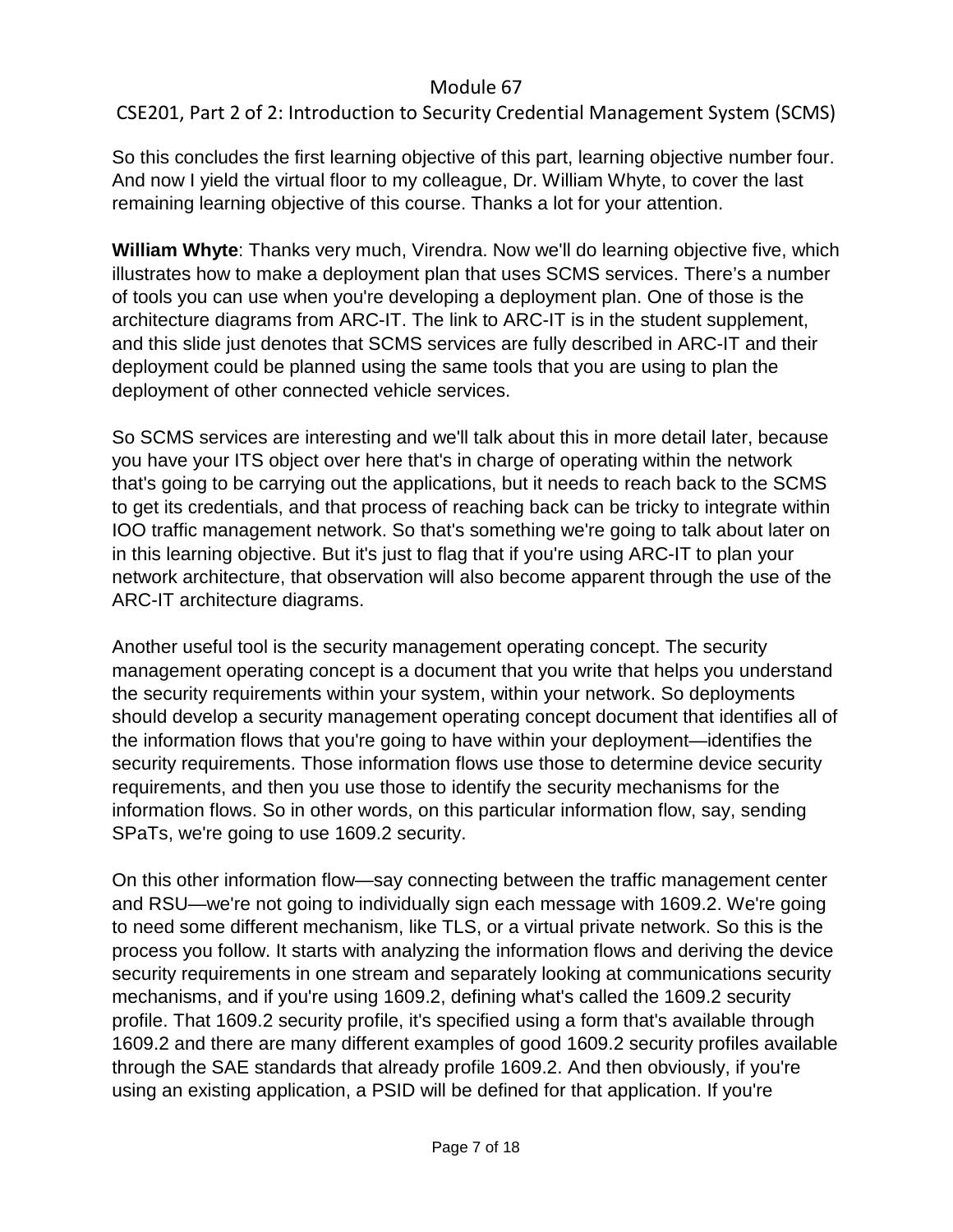CSE201, Part 2 of 2: Introduction to Security Credential Management System (SCMS)

defining a new application, you'll need to observe a PSID for that application, which can be done via IEEE. And then this 1609.2 profile and the device security requirements become part of your certificate issuance policy.

So the device security requirements—are—tell the SCMS provider what security requirements the device needs to satisfy in order to be issued certificates and the 1609.2 profile tell the SCMS provider—when it's issuing the certificates—what to put into them.

Let's do a case study, or a series of case studies. Let's look at some lessons learned from different deployments that have happened over the last few years. Some of these are part of the connected vehicle deployment project that was simply funded by USDOT; others are state initiatives. So one thing that was noted in New York City was that it was desirable for messages that are going to be applicable over a wide area, such as MAPs, which can be MAPs at multiple intersections, or TIMs, traveler information messages, they include information such as evacuation routes. Those messages should be generated centrally, rather than being generated on RSUs. A reason for that is that if an RSU can sign an evacuation warning, for example, then anyone—then you need every RSU along the evacuation route to be able to sign that warning, and then if any single one of those RSUs becomes compromised, that RSU can sign a fake evacuation warning. That's not a thing you want happening in your system, and so for security reasons, it was determined that it made most sense to sign those messages centrally, somewhere inside the network, and only have one instance of the sign in keys. And in that case, just like with the field devices, you need to be able to demonstrate to the SCMS provider that where you're generating the signature meets the security requirements for that application.

In New York City, in order to generate the TIMs and the MAPs centrally, they ended up purchasing a security appliance, a dedicated appliance with a hardware security module that stored the private keys. That was approved by the SCMS provider. And that protected the private key, but also did some basic format checking on the messages to be signed, to make sure that at the very least, they were valid instances of messages for an application. Obviously, the appliance couldn't check that data was correct, because that data's going to vary, depending on the exact thing that's being stated, but using the appliance gave an extra level of assurance that somebody wasn't just trying to submit rubbish and get it signed.

Meanwhile, the SPaTs were generated by the RSU, and the RSUs had to go through a separate certification process. CAMP, on the other hand, decided to generate SPaTs and MAPs at the RSU, or rather to generate MAPs centrally, but have them signed at the RSU. And so Tampa needed to have a different conversation with the SCMS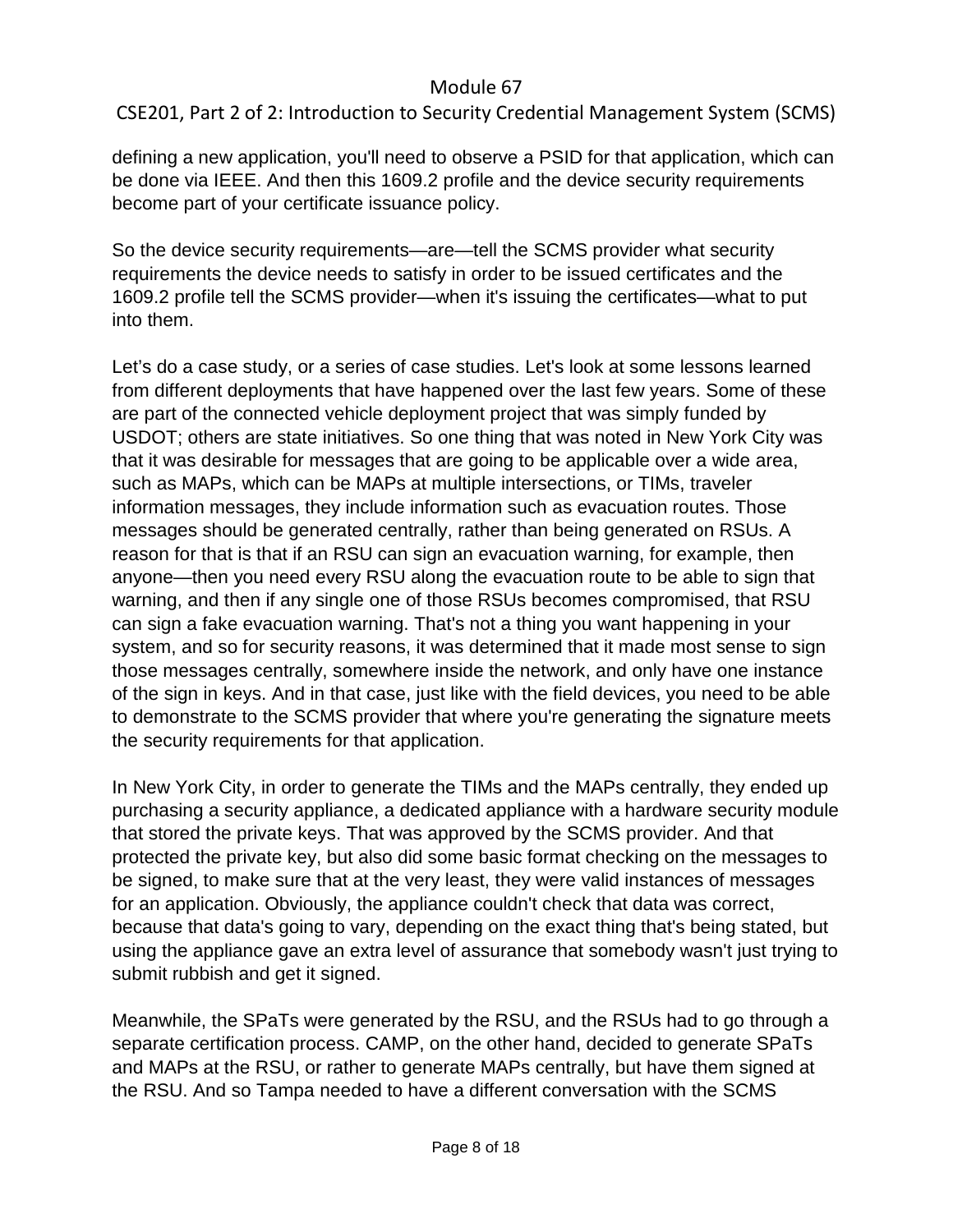# CSE201, Part 2 of 2: Introduction to Security Credential Management System (SCMS)

provider to make sure that the RSUs were considered sufficiently secure not just to generate SPaTs, but also to generate these MAPs, which can contain information like regulatory speed limits that typically need to be protected to a higher level than signal timing information.

In Minneapolis, there's a plan to allow snowplows to request signal prioritization. That makes it particularly easy to coordinate snowplow fleet operations so that you can have some plow from the main line of a freeway, and others going up the exit ramp and down the entrance ramp, and making sure that any traffic signals at the top of the ramp are synchronized with the movements of the snowplows, so that that fleet can stay in formation.

And here we have the issue that we've talked about previously, where you want to make sure not just that the device that's going to request the certificate is secure or not. You want to make sure it's actually been installed in a snowplow. So in this case, we're not issuing the device with certificates while it's at the manufacturing plant. We're issuing the device with certificates when it arrives at the site where it's actually going to be deployed, and so some known contact at that site can be in charge of letting the SCMS know, yes this device that you've received a certificate request from, actually is on site, actually is in my possession.

Here's some lessons learned. These have been learned as part of the different pilot deployments, particularly New York City. It's intended that this lesson learned document will be published. At the time that we're recording this presentation, the document currently isn't public. Hopefully, by the time you're listening to this, the document will be public. But if it's not, here's a preview of its contents.

So, one thing that's noted is that if you're deploying RSU certificates, you do need access to a production SCMS to update those RSU certificates. So there's a number of things to note about that. That's a short bullet point. The first is, production SCMS means that SCMS that will be trusted by vehicles in the area. So, you can't use a test SCMS. You have to use a production SCMS. The other thing is that the RSU needs to have access to the SCMS at least once a week. This will play into the topic we already mentioned where in order to get certificate updates, the devices need to reach outside the IOO network.

A production SCMS is also needed for certificate top-off for the OBUs. The OBUs need to be able to access the SCMS at least once a week. And here, if you're doing a deployment where you have dedicated vehicles, and if you are constraining those vehicles so that all their communications with the SCMS happen through the traffic management network, then you need to be very careful to test all those connections.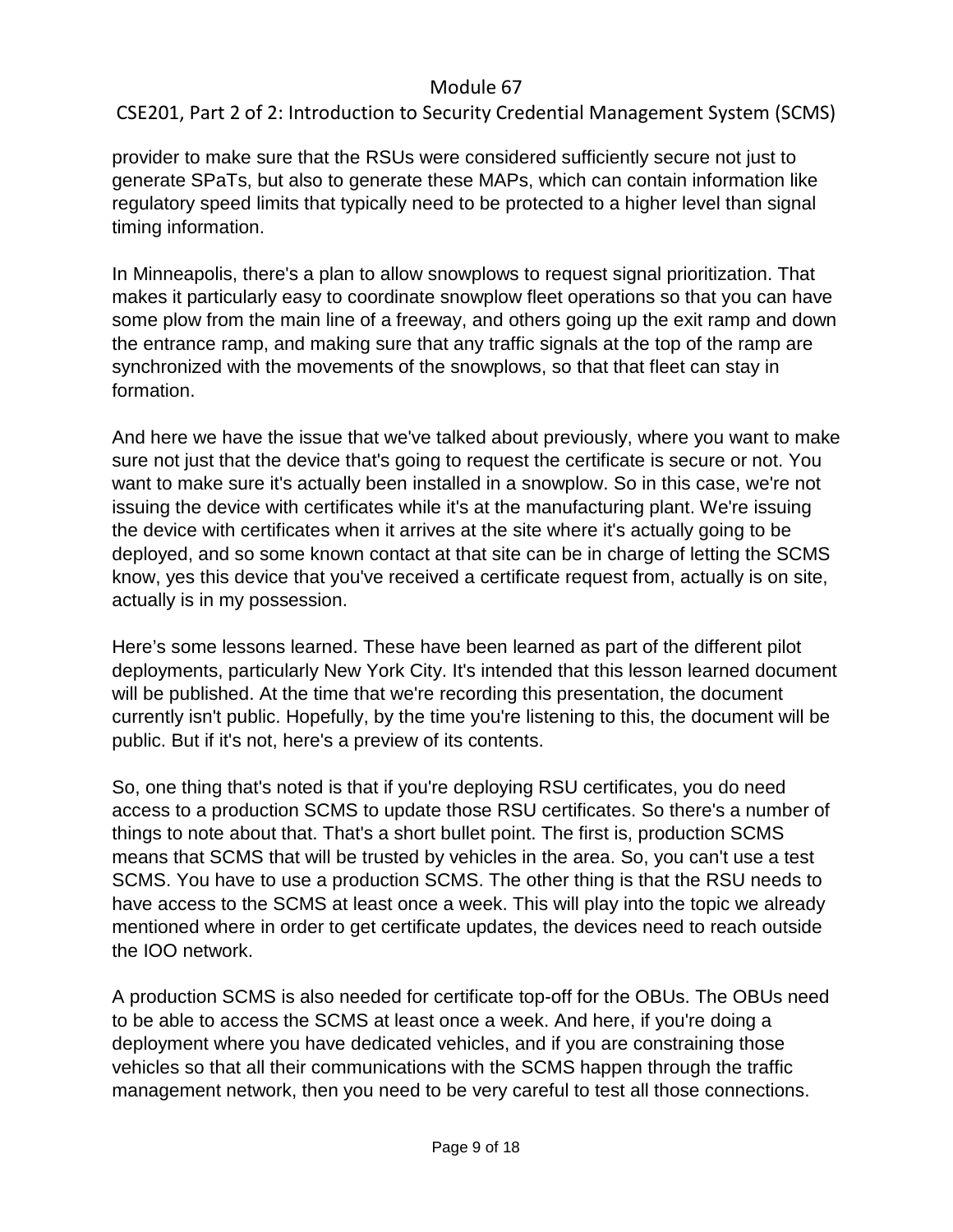CSE201, Part 2 of 2: Introduction to Security Credential Management System (SCMS)

So, this isn't a particularly strict connectivity requirement, but it is a requirement for reliability that you're going to want to make sure it's been tested, and any edge cases have been knocked out.

And one particular operation that lends to issues was, what happens if a certificate download fails? The certificate download, as we mentioned, devices, especially OBUs, are going to have pseudonym certs. They're going to have batches of certificates, more than one certificate a week, and so it's conceivable that a certificate download can be interrupted in the middle, and the device won't successfully complete first time. So it's important to test what happens in that case.

And then, as we've mentioned as well, certificates have expiry dates. Certificates will have these validity periods, such that at the end of a validity period, the device is expected to have ready the certificate from the next validity period, and to transition seamlessly between using the old certificate and the new certificate. Commercial implementations of 1609.2 should do this, but again, this is a moment where the system is fragile. It's undergoing a transition, and so this is a case to also be tested.

Make sure that devices that tend to update certificates in a timely manner, in other words, they ensure they're provisioned with certificates some time before the current set of certificates expire. Make sure that they stop using the old certificates and start using the new certificates at the appropriate time, in other words, before the old ones expire, after the new ones become valid. And note that there's usually an overlap period between the old ones and the new ones, so that this change over isn't particularly stressful, so that there's a certain amount of wiggle room around the exact time that the transition takes place. And finally, if there are conditions that inhibit certificate change, make sure that the system transitions correctly after the conditions stop applying.

So for example, in SAE J2945/1, if a vehicle is in an alert state, then it shouldn't change the certificate in the middle of the alert state. The reason for that is that when certificates are changed, it introduces a certain amount of risk as to whether or not the receiver will be able to verify the message. They need to have the new certificate. They need to do some addition verification. Transmitting the new certificate makes the packet larger and so increases the risk of packet loss. And so when a vehicle's in an alert state, meaning that there's a significant imminent risk of a crash, typically vehicles are not meant to change their certificate. Obviously, that alert state isn't meant to be a persistent state. It's meant to be a momentary state, so this is another thing to be tested carefully. Make sure that the certificate doesn't change if it's meant to, and changes appropriately once that condition has been relaxed.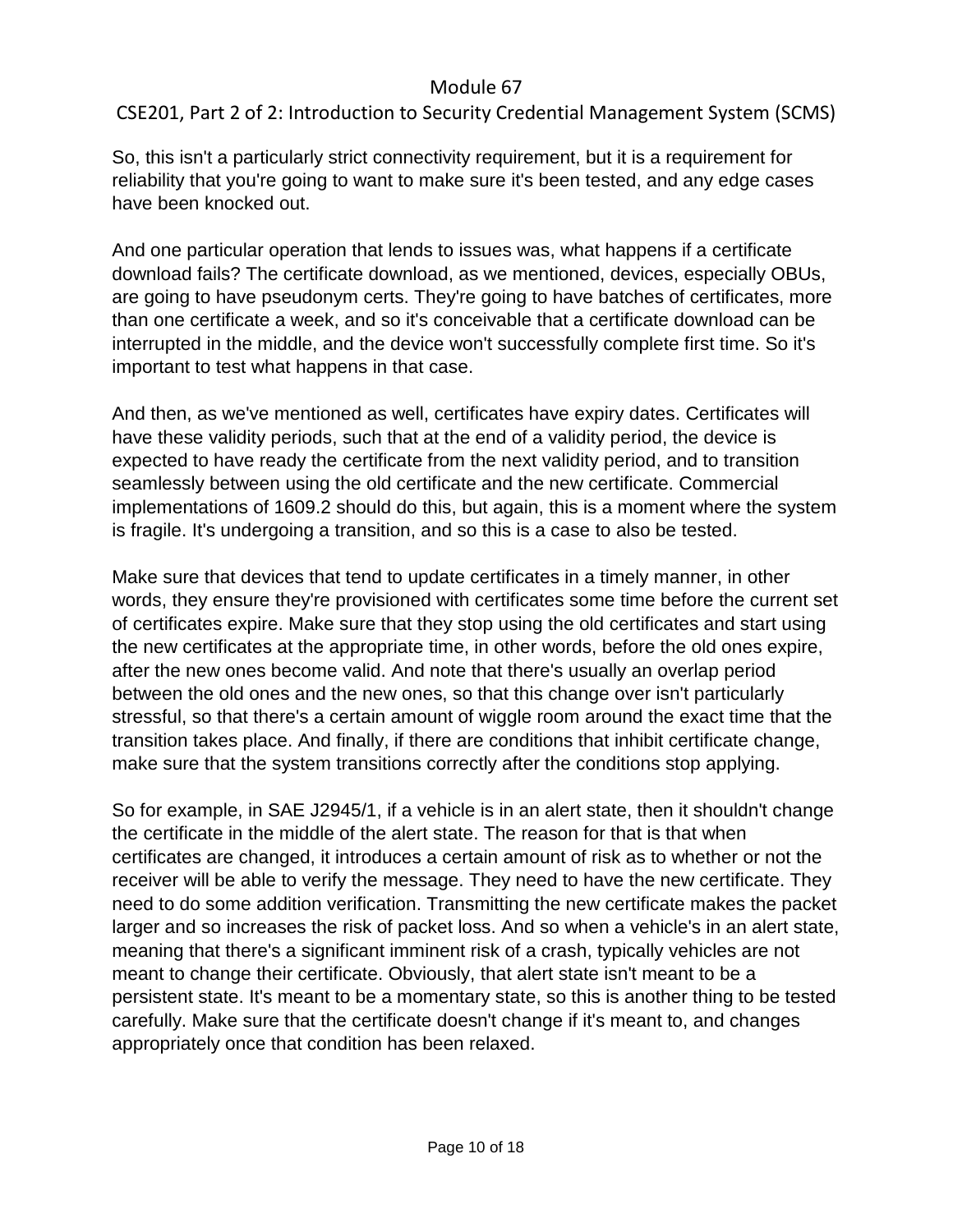# CSE201, Part 2 of 2: Introduction to Security Credential Management System (SCMS)

Another very important lesson learned is to integrate the connected vehicle cybersecurity needs very early into the agency's cybersecurity program. So this is making sure that the additional traffic on the network isn't at risk, but there's no risk that the contents of the traffic from vehicles or mistaken for any other kind of traffic, making sure that its devices have access to the SCMS without causing a security risk to the rest of the system.

To the greatest possible extent, any networking associated with connected vehicle pilots should be kept distinct and isolated from the general traffic management network. Again, this is a prudent risk management approach. Make sure that the over-the-air download and upload mechanisms have been fully tested before there's been extensive installation of the aftermarket safety devices, OBUs, and RSUs. If you are relying on over the air update, you need to make sure that it works, because otherwise, if an update is necessary and it needs to be done manually, that could end up being a significant expense. For multi-application devices, this calls back to a thing we were discussing and learning in objective two. Understand, will there be one certificate for application, one certificate for a device, or something else? And how you might like to do this might be constrained by what implementations support.

There are some implementations that only support a single certificate, covering all the PSIDs on the device. There are other implementations that support having more than one certificate and associating it with different PSIDs. And finally, if you're doing central signing of messages, for example, the MAPs and the TIMs, make sure that the RSU firmware supports both those modes of operation. It supports generating signatures locally for massages such as SPaT. It also supports receiving messages that are pretimed and forwarding them without trying to sign them again. This is required by the RSU standards that is under development at the time of recording and should be published in early 2021. But obviously, it's worth checking for a specific deployment.

Are there lessons learned? First, make sure that certificate top-off is robust against losing connectivity mid top-off. Again, this calls back to a point we mentioned earlier, that the certificate updates process should be tested before failures that happen at different stages. The protocols are meant to be robust, but if you want to make sure that something is robust, always worth testing for failure cases. You want to ensure that certificate top-off succeeds, even if the device hasn't successfully topped off for some time. So, if a device has run out of valid certificates, if we're past the expiry time of all the certificates the device had, then again, the protocol should ensure that the device can successfully top off its certificates. But that's a case that's worth explicitly setting up and testing just in case there are any surprises.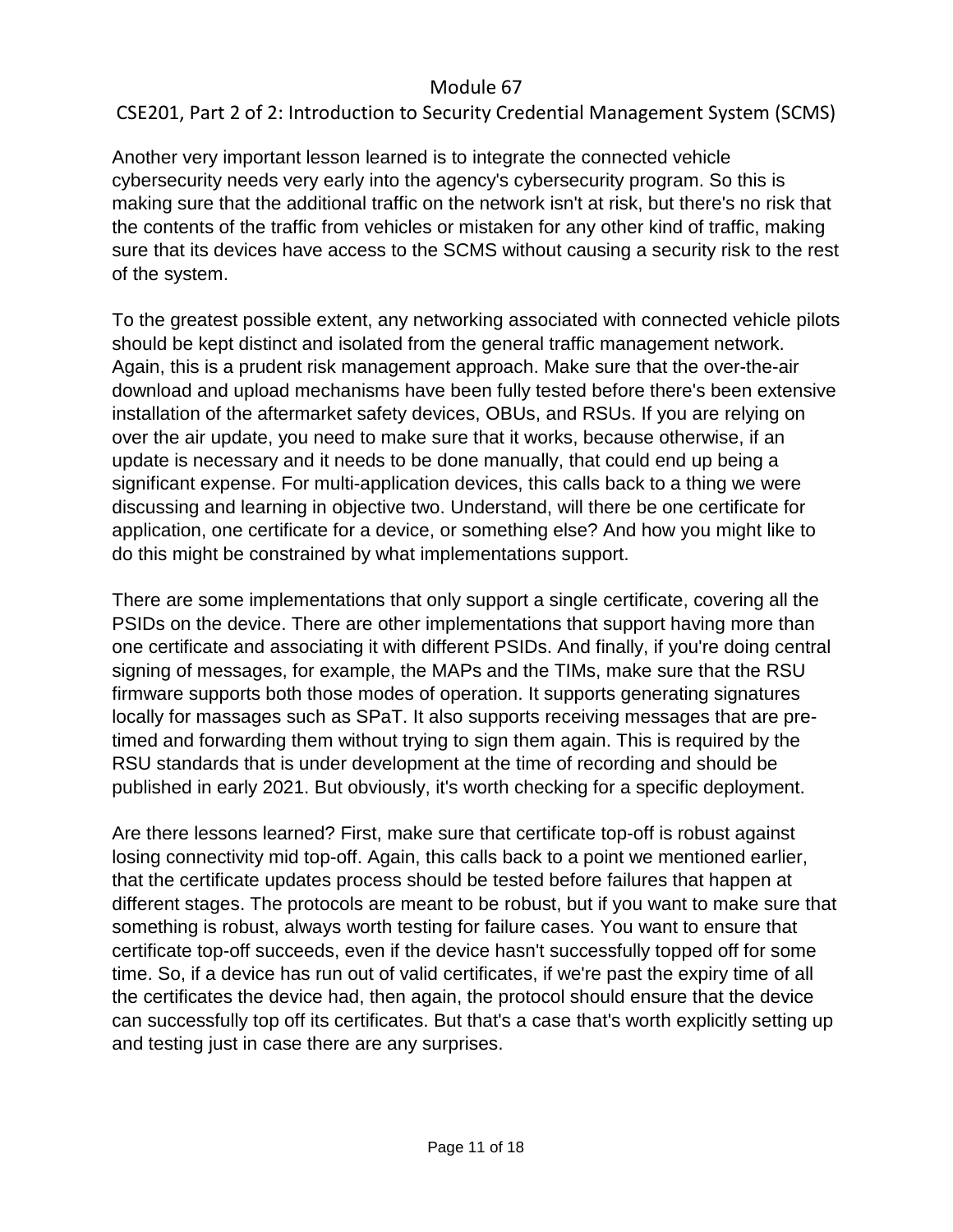## CSE201, Part 2 of 2: Introduction to Security Credential Management System (SCMS)

If you have devices that request certificates individually for each time period—so we've talked earlier about the butterfly key mechanism that allows a device to send off a single certificate request, and then that turns into the generation of a large number of certificates. That's one model. Another model that is used more for RSUs, where butterfly keys are used typically more for OBUs. The model that's often used for RSUs is that every week, they want to get a new certificate for their application, and they send off a specific request for that certificate, so they don't use the butterfly keys approach. If you're doing that, make sure you explore what happens if the RSU sends off a request and fails to get a response, and then sends off another request. Does that result in two certificates being generated? Can the RSU download both of those certificates? The ideal outcome that you want is robustness, a device that's entitled to a single certificate only gets a single certificate. That provides protection against Sybil attacks. And finally, enrollment certificates.

Again, we've mentioned in one of the learning objectives in the first part of this course, enrollment certificates are the certificates that are used to authorize requests for authorization certs. And just like authorization certs, they have expiry times and lifetimes. Those lifetimes are typically a lot longer than authorization certs. They're typically a year or three years, but at some point, enrollment certs also expire and need to be rolled over. So, if your deployment is going to have a lifetime longer than the lifetime of the enrollment certs, you want to make sure that you test that transition as well, and make sure it goes smoothly.

So not only do your devices have but do the end entity devices have certificates, but of course, as we've mentioned, the CA have certificates as well, the enrollment CAs and the authorization CAs. Those certificates can also expire. So again, the expiry of certificates is a time when the system is fragile; it's in a transitional stage. You need to make sure that the certificate management software works across that expiry. It needs to work both for devices that are interacting directly with the CA and for devices that trust certificates issued by that CA. You don't want to accidentally get locked out because you no longer know the CA certificate that you will use to verify a message.

So, related to that, you need to make sure that new CA certificates can be distributed in a timely way. So, if I have a device that needs to access an access point, that access point uses a 1609.2 certificate to say, I'm a valid access point, and the CA certificate that issued the certificate for that access point is expired, then the reliant device can't trust the access point to use to update the CA certificates. We need to be certain that if authorization CA expiry is coming out, we've done everything that we can to make sure that the new authorization CA certificates are circulated in good time before the old ones expire. And finally, this is not so much technical and more of a process and institutional lesson learned.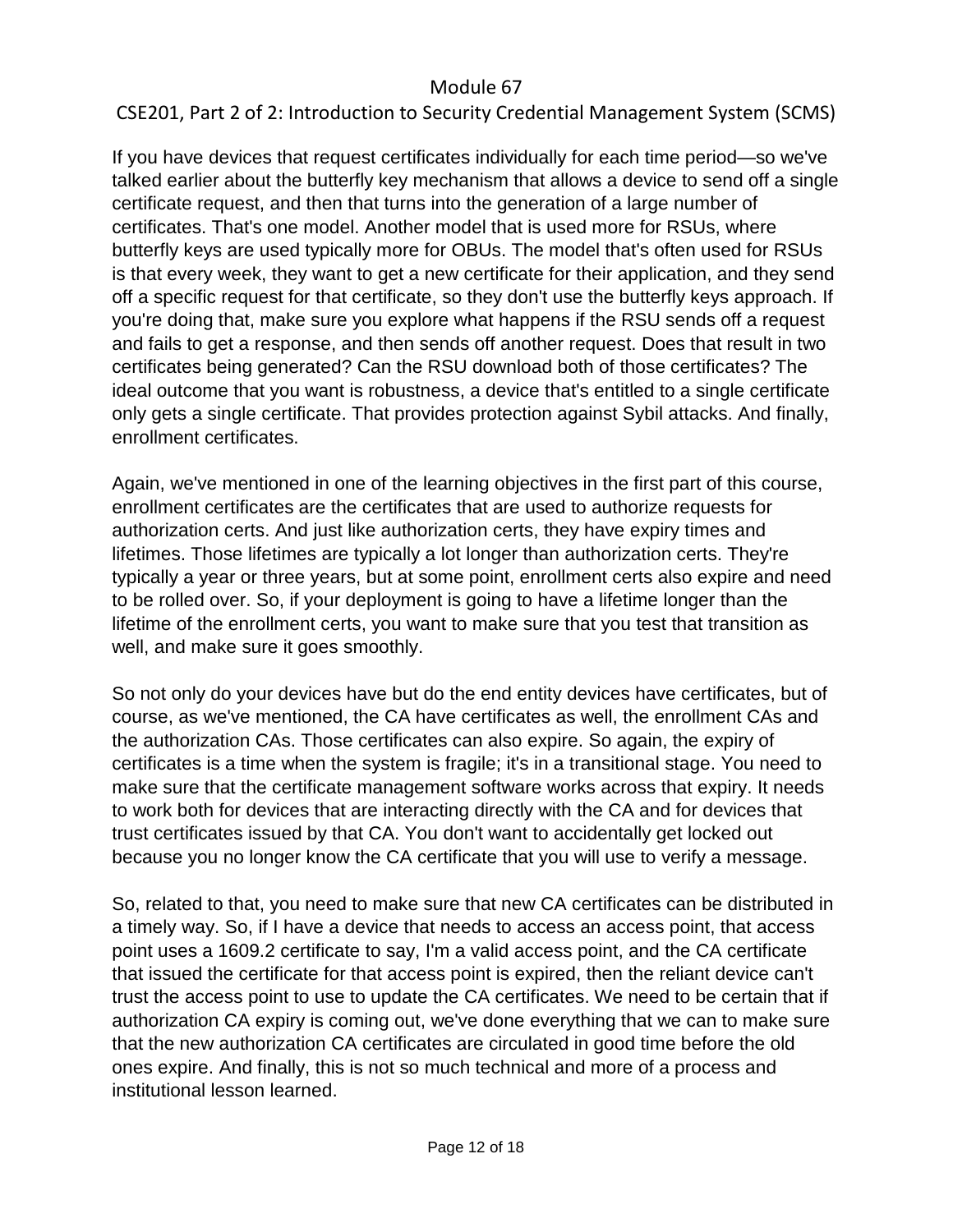# CSE201, Part 2 of 2: Introduction to Security Credential Management System (SCMS)

Make sure there's a good way to get feedback to the SCMS manager and other government's body. If there are aspects of the design, if there are aspects of the deployment choices that are proving to be inconvenient or difficult to manage or causing significant expense or frustration, then the SCMS manager needs to know that. The SCMS supplier needs to know that so that information can be fed back into the system design and potentially into the standards themselves.

So now let's talk a little about misbehavior reporting and CRL download. We introduced misbehavior in learning objective two. Misbehavior is messages that have incorrect data in them that will cause bad outcomes. So, as we mentioned, if a vehicle says it's traveling at 300 miles an hour, clearly that's going to be a misbehavior. And in the pilot performance, there has been baseline behavior reporting mechanisms implemented. If particular types of constraint violations are detected in incoming messages, then the receiver will generate a misbehavior report, encrypt it for the misbehavior authority, and when they get an opportunity, they'll upload it to their RA, which will then forward it to the misbehavior authority. And some SCMS providers have implemented misbehavior authority that can receive those reports, do investigation, and potentially revoke or otherwise limit access to the system by devices that have been sending bad messages.

So we have this baseline misbehavior detection revocation mechanism. But if you're doing a deployment, you may want to have additional things that lead to revocation. Normally, if a vehicle is stolen, that isn't grounds for revocation of its BSM certificates because a stolen vehicle is still potentially a hazard and needs to be able to send these safety messages. It could be that for a specific deployment, there's a desire for only vehicles that are under the control of the deployment to send those BSMs. So you, as a deployer, may want to have a requirement that stolen vehicles have their vehicles revoked, and that should be communicated to the SCMS provider ahead of time. SCMS providers should be asked about performance metrics for revocation.

So what's the time between a report being submitted and the CRL being issued, based on the information in that report? The reason why that's important is, that gives you a sense of, if there's a device causing disruption in your system, how long is that disruption likely to persist before it's prevented by the SCMS, before the CRL comes out? So how long might you have to manage the effect of that disruption through local means?

Additionally, the protocols support devices individually requesting CRLs from their RA or from the distribution center, but CRLs are public information and can in principle be broadcast. So you may be interested in setting up some kind of mechanism that allows for CRLs to be broadcast from RSUs, or some other way of getting CRL information to the end entity devices, so they can be protected against misbehaving devices. There's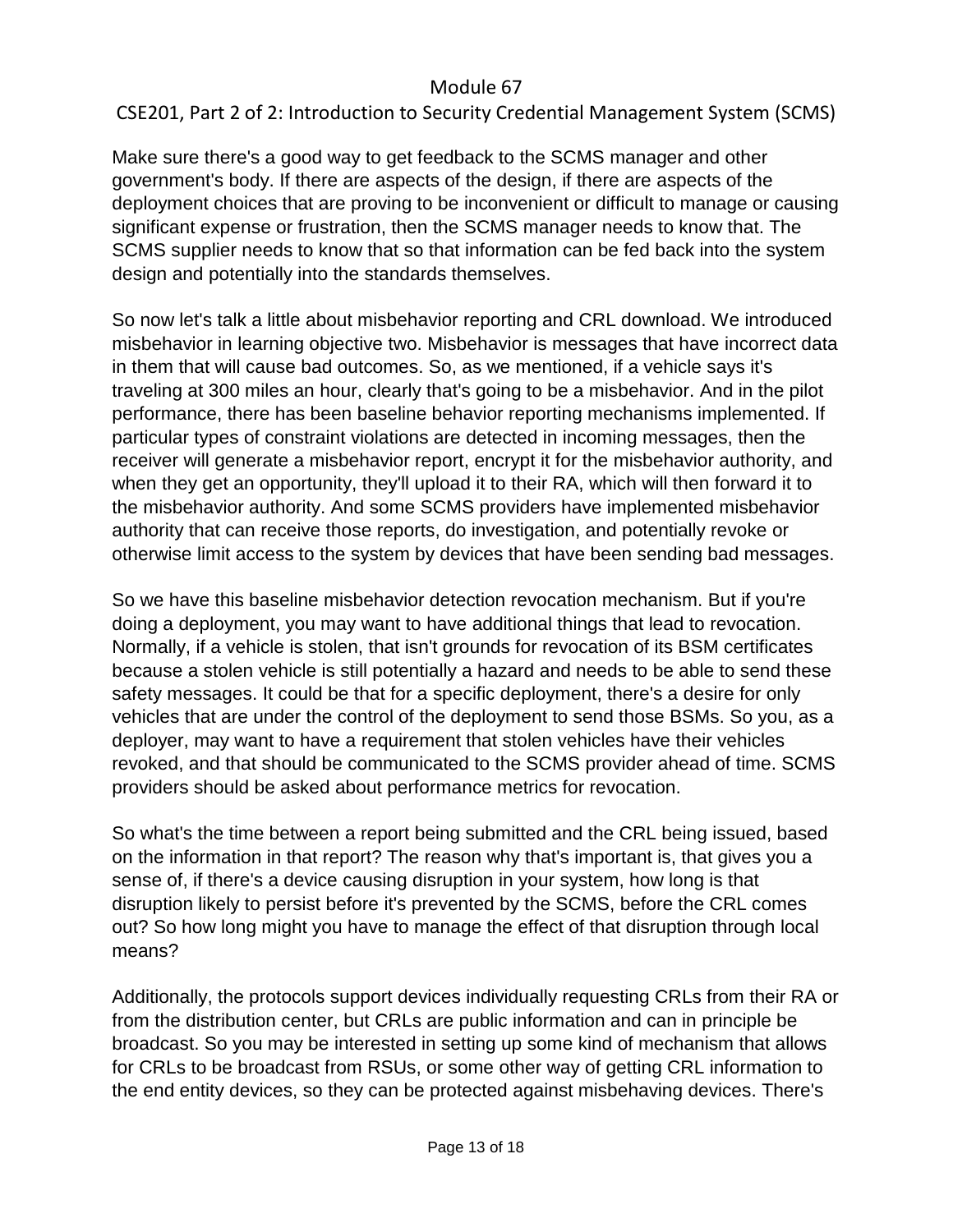# CSE201, Part 2 of 2: Introduction to Security Credential Management System (SCMS)

no standard for this broadcast at the moment. You'd need to define it. The reason why there's no standard is that CRLs are typically large blobs of information and there's no native fragmentation or forward error correction mechanism in either DSRC or LTED decks. So some kind of fragmentation mechanism will need to be built on top of those lower level broadcast mechanisms.

So as you're thinking about misbehavior detection, misbehavior management, some questions you should discuss with the SCMS manager or SCMS provider are as follows: so if you're thinking about operational interactions with the SCMS, is there some other way to report devices that need to be revoked other than going through the misbehavior management channel? If you know that a device has been compromised and you don't want to have to wait for that compromised device to actually misbehave, is there a way you can jump the gun and get that device revoked before it's a position to cause damage?

Then there are questions you might want answers to, to help you understand the expected system behavior. So how much does the device need to misbehave in order to be revoked? Does a device need to be reported by multiple observers before it's revoked, or will a report from a single observer be enough? Are there different levels of trust in observers? If somebody gets reported as misbehaving by a fleet vehicle, owed by an IOO, does that report carry more weight inside the system than a report that comes from a privately owned vehicle? How quickly should it be possible to revoke a misbehaving device? Again, we mentioned this on the previous slide. What's the timeline likely to be between misbehavior starting to cause disruption in the system and that disruption being ended by the CRL publication? How frequently are CRLs published? And when there's a new CRL, how do devices know that that new CRL is available to be requested? And is there any process of repeal against revocation? If it turns out that a device is sending out bad messages, but it could be fixed by a software update, and that software update gets applied but the process is already in motion and the device gets revoked anyway, is there any way that that can be avoided? That the expense of reinstating a revoked device can be avoided and instead, the device can be reinstated by some other process?

And then questions for the device supplier and the SCMS provider to work on together. If a device has been revoked, so that means it's been seen to be misbehaving in some way that's hard to fix, how can it be trusted again? Is there a process to appeal against revocation that requires input from the supplier? And if a device is producing bad data because of a bad configuration, can we notify the supplier or the firmware provider and fix the device, rather than reporting it?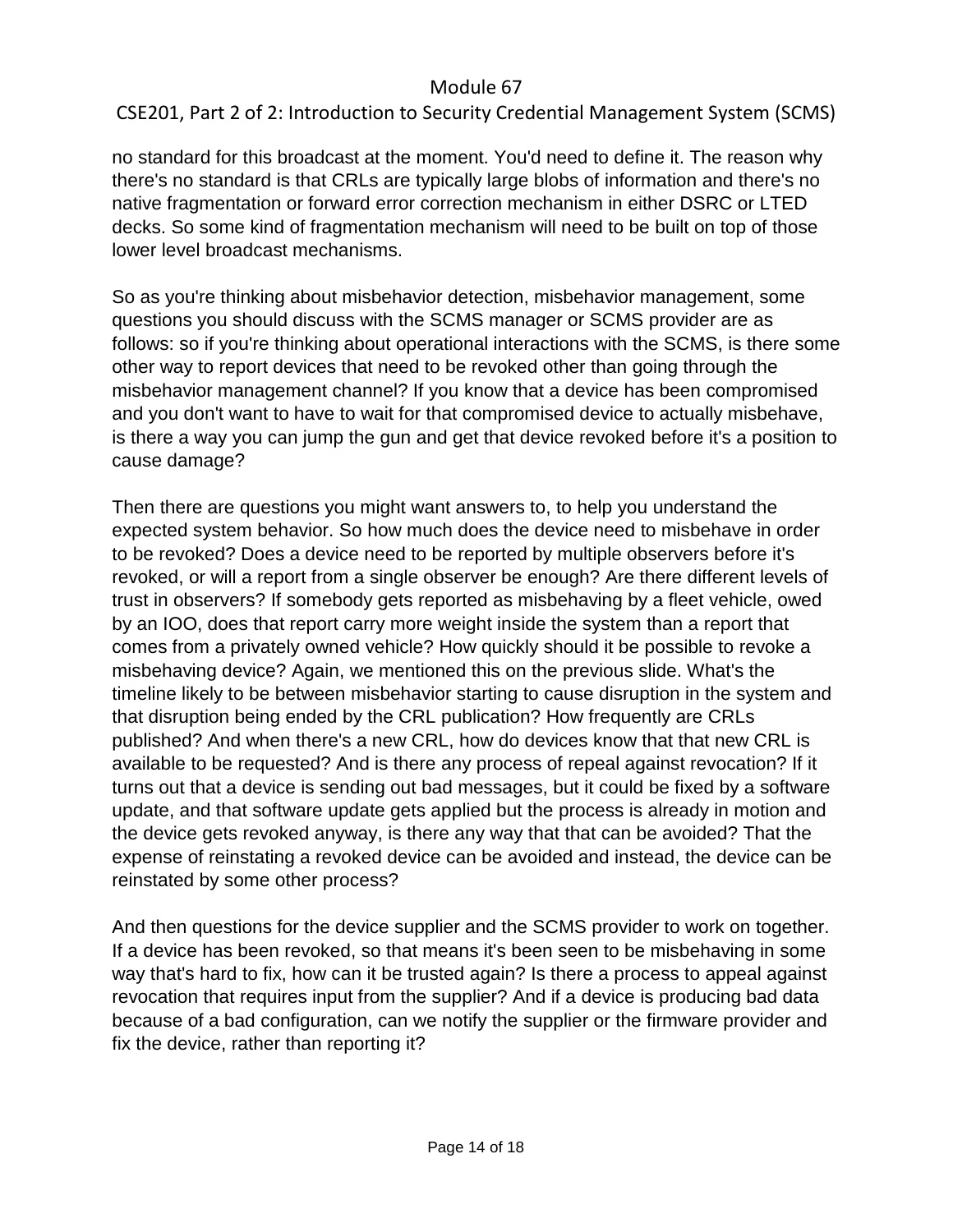## CSE201, Part 2 of 2: Introduction to Security Credential Management System (SCMS)

So now let's talk a little about these firewall issues that we've touched on previously: traffic on the infrastructure owners and operator network. So, most interactions between mobile devices and infrastructure in the V2X setting can naturally be confined to the traffic management network as they are primarily about exchanging local information for traffic management and planning purposes. But for the SCMS, the network traffic generated by that is different because its natural endpoint is outside the IOO network and remote on the internet. A device needs to contact the RA to download certificates. A device needs to contact the RA. So a device will need to go outside the IOO network to download certificates or to upload misbehavior reports. And in some cases, devices will have cellular connectivity and they can contact the SCMS directly without going through the IOO network. But for other devices, it may be necessary to provide internet access by the IOO network.

So RSUs will typically be only on the IOO network and won't have direct internet access for good management and anti-hacking reasons. And so, they will need specific consideration as to how traffic from them can be enabled to access the broader internet for purposes of reaching the RA. And since network connectivity is required for the certificate update, even devices that in principle do have cellular connectivity for updates, they may need the ability to use the IOO network connectivity to connect to the SCMS in case there's a failure of that cellular connectivity, for example, of the cellular subscription expires. These devices will need to contact the SCMS by the IOO network. The SCMS component will be outside the IOO network in general.

The way the SCMS architecture works, there's a lot of traffic between the RA and the ACA rather, the authorization CA. That authorization CA is typically not suited to being run inside an IOO network because of its physical security requirements. So it makes most sense for the entire set of SCMS operations to take place outside the IOO network, so there needs to be some way of accessing the SCMS from within the IOO network. And each IOO network will address this question in their own way, depending on local network configuration and security requirements, but you need to think through the implications early in the process in case re-architecture or reconfiguration of the network is going to be required.

Then we've talked about misbehavior detection, and that, when we say misbehavior, that's typically within the context of the actual V2X application, so bad BSMs, bad SPaTs, that kind of thing. But the network as a whole is subject to cyberattacks and those cyberattacks might result in bad V2X messages being sent. They might corrupt the MAP or the TIM or the SPaT data, and so a system where you're deploying any V2X applications, as well as having misbehavior reporting, you need to be aware of all the possible threats within the system, denial of service and standard network cyberattacks.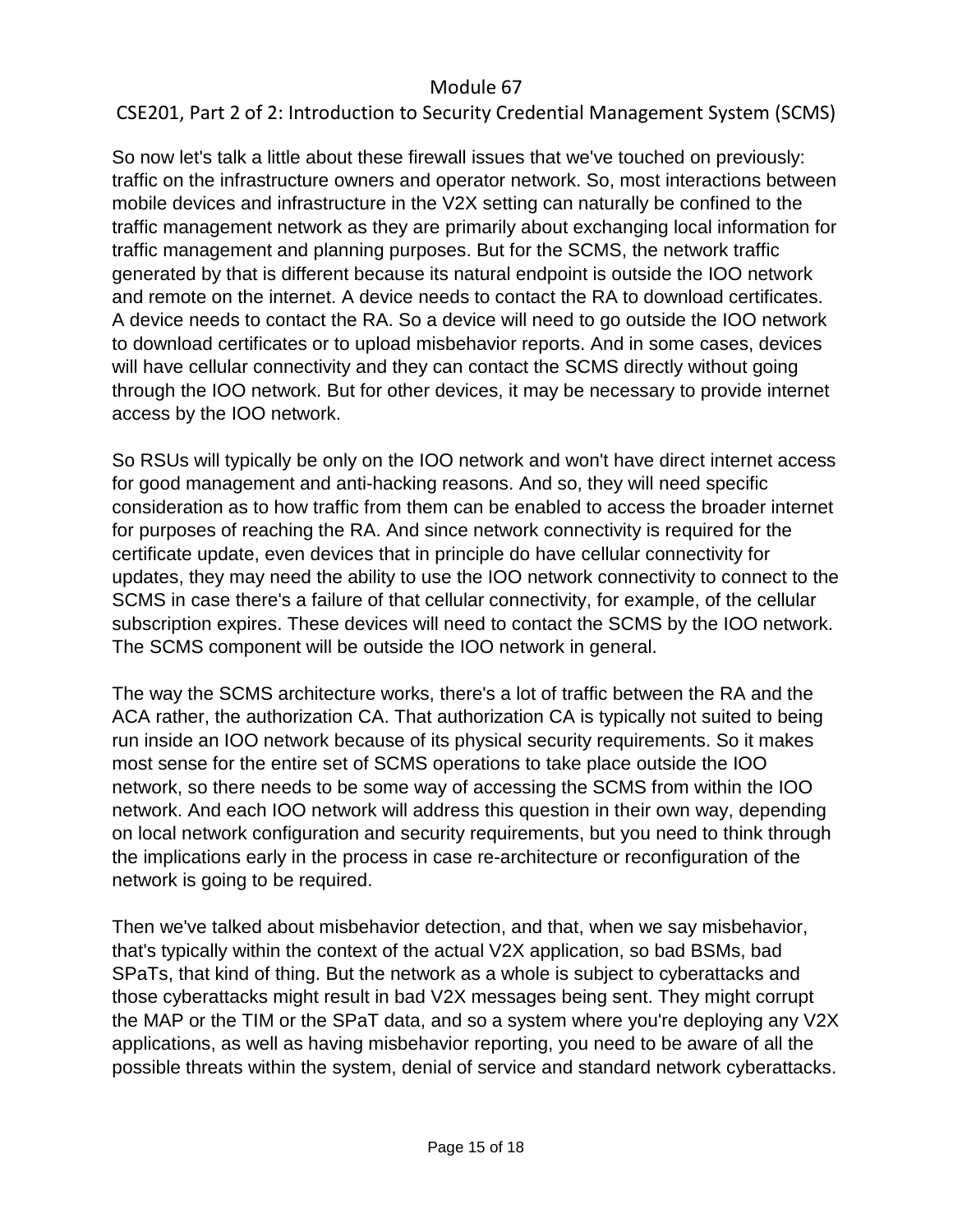# CSE201, Part 2 of 2: Introduction to Security Credential Management System (SCMS)

Any network should already have network monitoring and other security mechanisms in place. But part of the deployment process should be to review those network monitoring and other security mechanisms, make sure if the V2X deployment introduces new threats, either from V2X activity threatening the network or from a hacker on the network threatening V2X activities. If there are new threats, then the security posture, the security mechanisms need to be reviewed to make sure those new threats are protected against. It's conceivable that this is something that the SCMS provider will need to be in the loop on, but the SCMS provider will in general want to only issue certificates to devices that it has a good level of assurance will send out correct data. And so if there's outstanding unmitigated network threats, that's something the SCMS supplier is going to want to be aware of.

Finally, there's data management considerations to think about. This is not strictly within the purview of the SCMS, but it's part of the security review process, security design process that needs to be gone through, and coming up with a data management plan is one of the activities to be done when you're developing your security management operating concept, your SMOC. So many of these connected vehicle applications are going to result in generating large amounts of data that could potentially be personally identifying, particularly those applications that involve data originating from cars. You shouldn't be gathering that data and you shouldn't be deploying applications that will generate that data unless there's a side data management plan to ensure that the data is properly handled.

As I say, this isn't part of the SCMS necessarily, but one of the jobs that the SCMS provider is to be kind of a gatekeeper on the security front to make sure that all the i's are dotted and the t's are crossed, when it comes to implementing appropriate security mechanisms. So, it's conceivable that the SCMS provider will require to know that there's a data management plan before certificates will be issued. And so that's, again, another discussion that needs to be had between the deployment manager and the SCMS provider. There's a privacy analysis process that you can use, developed by NIST and DOT. There's a privacy analysis process that you can use, developed by NIST and DOT (Department of Transportation), that's for use with connected vehicle deployments, and the link to that will also be in the student supplement.

So that completes the content of the course. We have one more activity, one more question to answer. Which of these is the correct statement about data collection and management? Choices are, only vehicles can produce personally identifying information? Or individuals must give consent to their data being collected? Or if there is concern that data may reveal driver behavior that violates the law, it should be immediately shared with law enforcement? Or data must be managed in a manner consistent with local data protection regulations?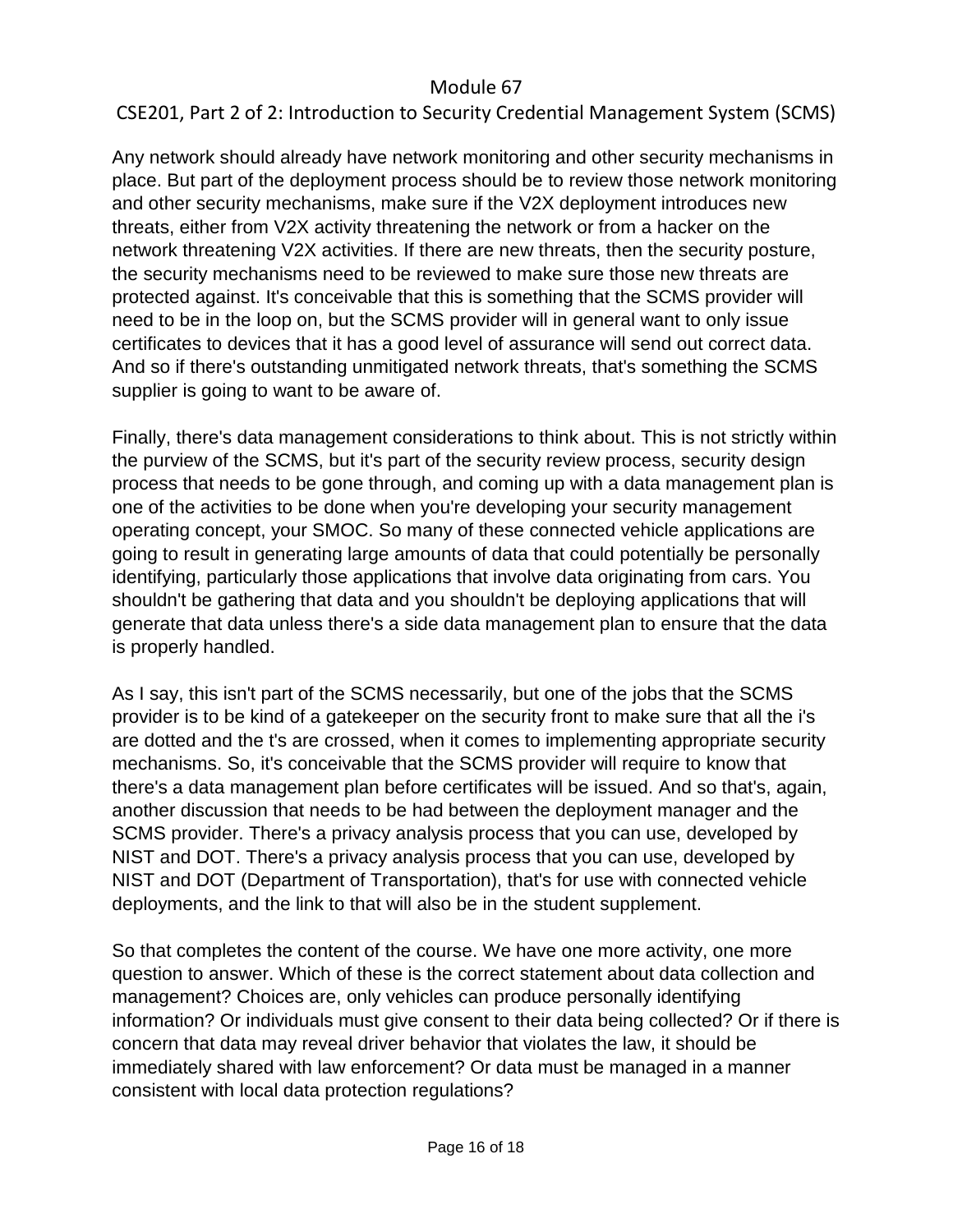## CSE201, Part 2 of 2: Introduction to Security Credential Management System (SCMS)

Let's have a look at the answers, and the correct answer is d) Data must be managed in a manner consistent with local data protection regulations, and that's kind of just a special case of the general case, that all activity needs to be consistent with local regulations, one way or another. A deployer must be aware of local data protection regulations and ensure that they are complied with. Looking at the wrong answers, we said only vehicles can produce personally identifying information, we gave that as an option. Obviously, that's incorrect. If you have pedestrian devices, they can generate personally identifying information, or fixed devices like cameras can generate information that might be linked to individuals. Individuals must give consent to their data being collected. That is incorrect. It's a good principle, but it can overridden, depending on the applicable local data protection regulations.

Erring on the side of requiring consent is not bad practice, but as I say, you need to review the regulations and see if there are other conditions, and also see, are there conditions under which data can be collected without explicit consent by individuals. And finally, if there's concern that they may reveal driver behavior or violate the law, it should be immediately shared with law enforcement. Again, this may be good practice, but it's not a requirement. This will depend on the applicable local data protection regulation and other laws, but in general, there's no requirement to be proactive about sharing data with law enforcement.

So, to summarize in this part of the course, we have looked at the V2X certification process for a device to enroll in the SCMS. Virendra led that part. We looked at the hardware security requirements and other requirements on the device. And we also talked about how to make a deployment plan that used SCMS services, and in that learning objective, we focused on security requirements on the network as a whole, security considerations for the network, and questions that you should be asking your SCMS provider well in advance of starting on the actual deployment.

To review the whole course, we've looked at these five different learning objectives: to define the communications security requirements in the connected vehicle environment; to describe how the SCMS uses cryptographic building blocks to provide trust; to understand how to get devices interacting with the SCMS in a deployment. And then the two learning objectives we addressed in this part, to identify the V2X certification process for a device to enroll in the SCMS and to illustrate how to make a deployment plan that uses SCMS services. So, this was part 2 of 2.

I hope you found both part 1 and this part, part 2, to be interesting and informative, and of use to you in your future work. Part 1, part 2. Thank you for completing the module. There's a feedback link below. Please use that to provide us with your thoughts and